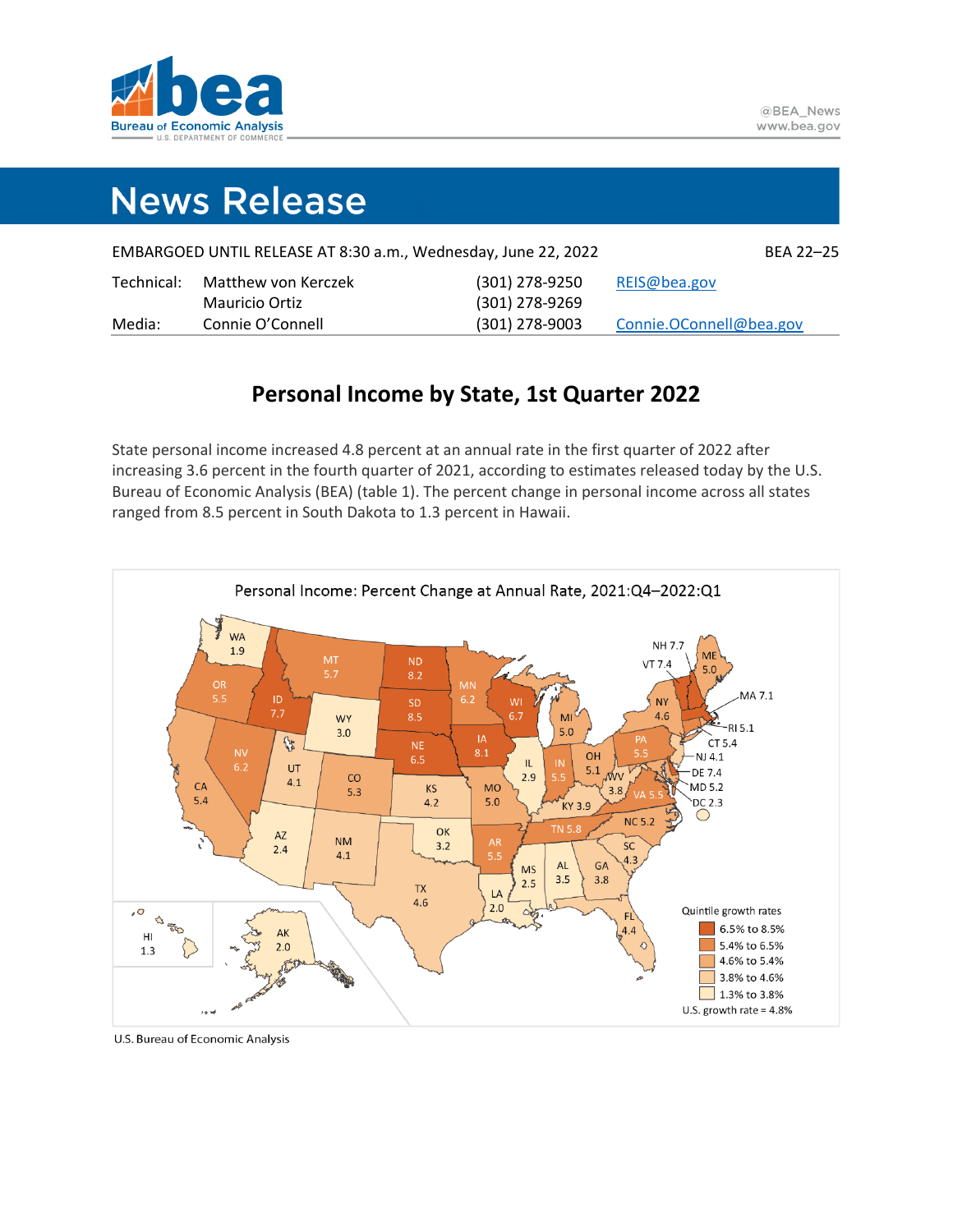

In the first quarter of 2022, increases in earnings and property income (dividends, interest, and rent) more than offset a decrease in transfer receipts (chart 1).



U.S. Bureau of Economic Analysis

# **Coronavirus (COVID–19) Impact on First-Quarter 2022 State Personal Income**

In the first quarter, an increase in COVID–19 cases related to the Omicron variant resulted in continued restrictions and disruptions in the operations of establishments in some parts of the country. Government assistance payments in the form of forgivable loans to businesses, grants to state and local governments, and social benefits to households all decreased as provisions of several federal programs expired or tapered off. The full economic effects of the COVID–19 pandemic cannot be quantified in the state personal income estimates for the first quarter, because the impacts are generally embedded in source data and cannot be separately identified. For more information, see ["Federal Recovery Programs and BEA Statistics.](https://www.bea.gov/recovery)"

For the nation, **earnings** increased 8.3 percent in the first quarter of 2022 after increasing 10.3 percent in the fourth quarter (table 2). The increase in earnings reflected the continued economic recovery following the partial economic shutdown that began in the first quarter of 2020 after the start of the COVID–19 pandemic.

• In South Dakota, North Dakota, Iowa, and Idaho, the states with the largest increases in personal income, an increase in farm earnings was the leading contributor to the increase in personal income in the first quarter (table 3).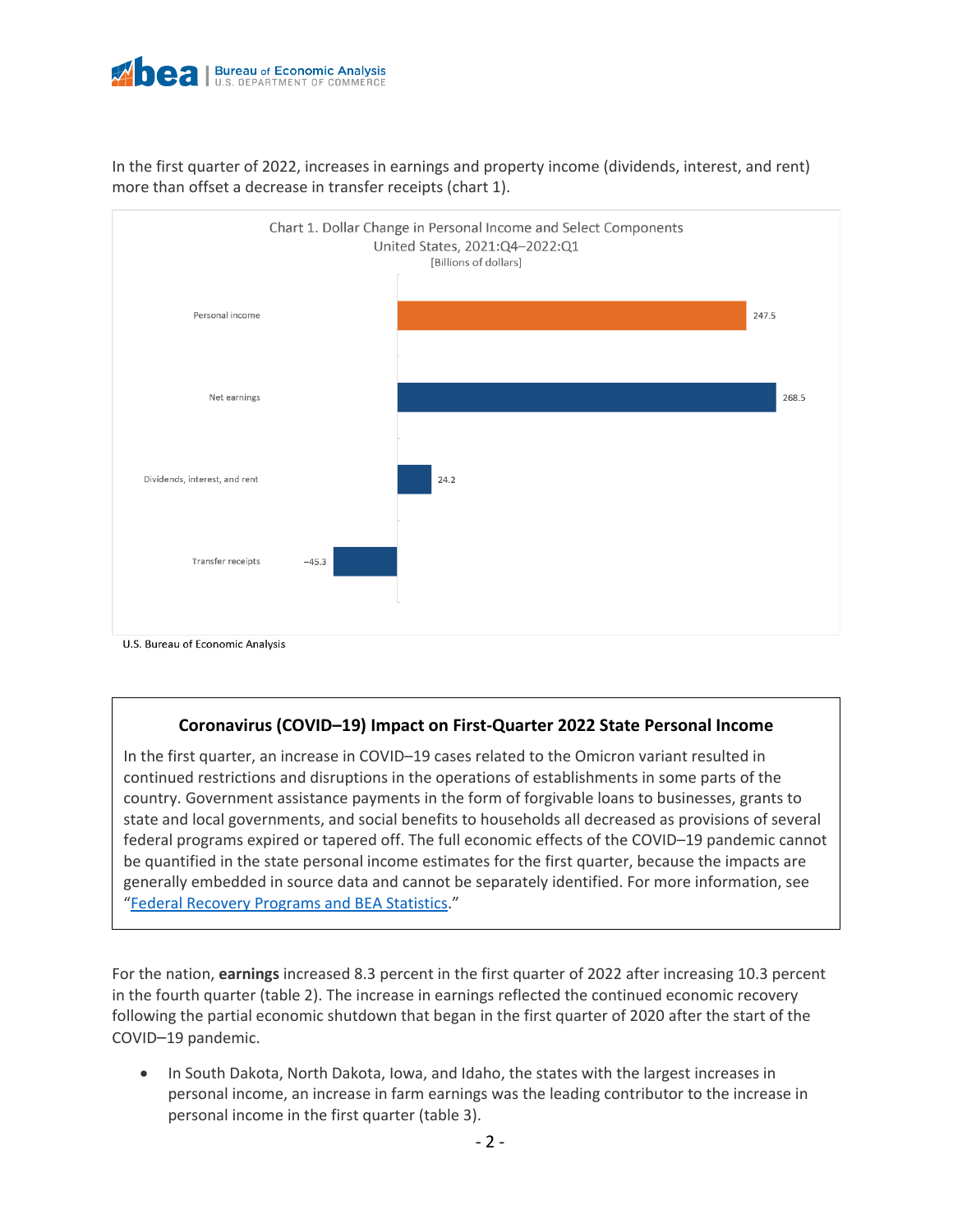

• In New Hampshire, Vermont, and Massachusetts, an increase in professional, scientific, and technical services was the leading contributor to the increase in personal income in the first quarter (table 3).

Earnings increased in 23 of the 24 industries for which BEA prepares quarterly estimates (table 4). Professional, scientific, and technical services; construction; and administrative and support and waste management and remediation services were the leading contributors to the overall growth in earnings. The percent change in earnings across all states ranged from 13.5 percent in North Dakota to 3.0 percent in Hawaii (table 2).

**Property income** increased 2.6 percent for the nation in the first quarter of 2022 after increasing 6.5 percent in the fourth quarter. The percent change in property income across all states ranged from 5.2 percent in Utah to 1.0 percent in Rhode Island (table 2).

**Transfer receipts** decreased 4.5 percent for the nation in the first quarter of 2022 after decreasing 17.6 percent in the fourth quarter. The decrease in transfer receipts was due to decreases in state unemployment insurance compensation and all other transfer receipts partially offset by increases in Social Security, Medicare, and Medicaid benefits. The percent change in transfer receipts across all states ranged from 4.6 percent in Delaware to –11.2 percent in Arizona (table 2).

# **Updates to State Personal Income**

Today, BEA also released revised quarterly estimates of personal income for the first quarter of 2021 through the fourth quarter of 2021. Updates were made to incorporate source data that are more complete and more detailed than previously available and to align the states with revised national estimates that were released on May 27, 2022.

BEA also released new estimates of per capita personal income for the first quarter of 2022, along with revised estimates for the first quarter of 2021 through the fourth quarter of 2021. BEA used Census population figures for the first quarter of 2021 through the first quarter of 2022, based on the 2020 decennial counts, to calculate per capita personal income estimates.

Revised annual state personal income estimates for 2017 to 2021 will be released on September 30, 2022. In addition, revised estimates for the first quarter of 2017 through the first quarter of 2022 and preliminary estimates for the second quarter of 2022 will also be released. In November 2022, the *Survey of Current Business* will publish an article describing the results.

Starting on September 30, 2022, BEA will begin regularly publishing quarterly statistics for state gross domestic product and state personal income together in a single news release, providing a fuller picture of the economies of all states and the District of Columbia. The combined news release will replace the publication of two separate releases issued on different days.

### Next release: September 30, 2022, at 10:00 a.m.

Gross Domestic Product and Personal Income by State, 2nd Quarter 2022 and Annual Update 2021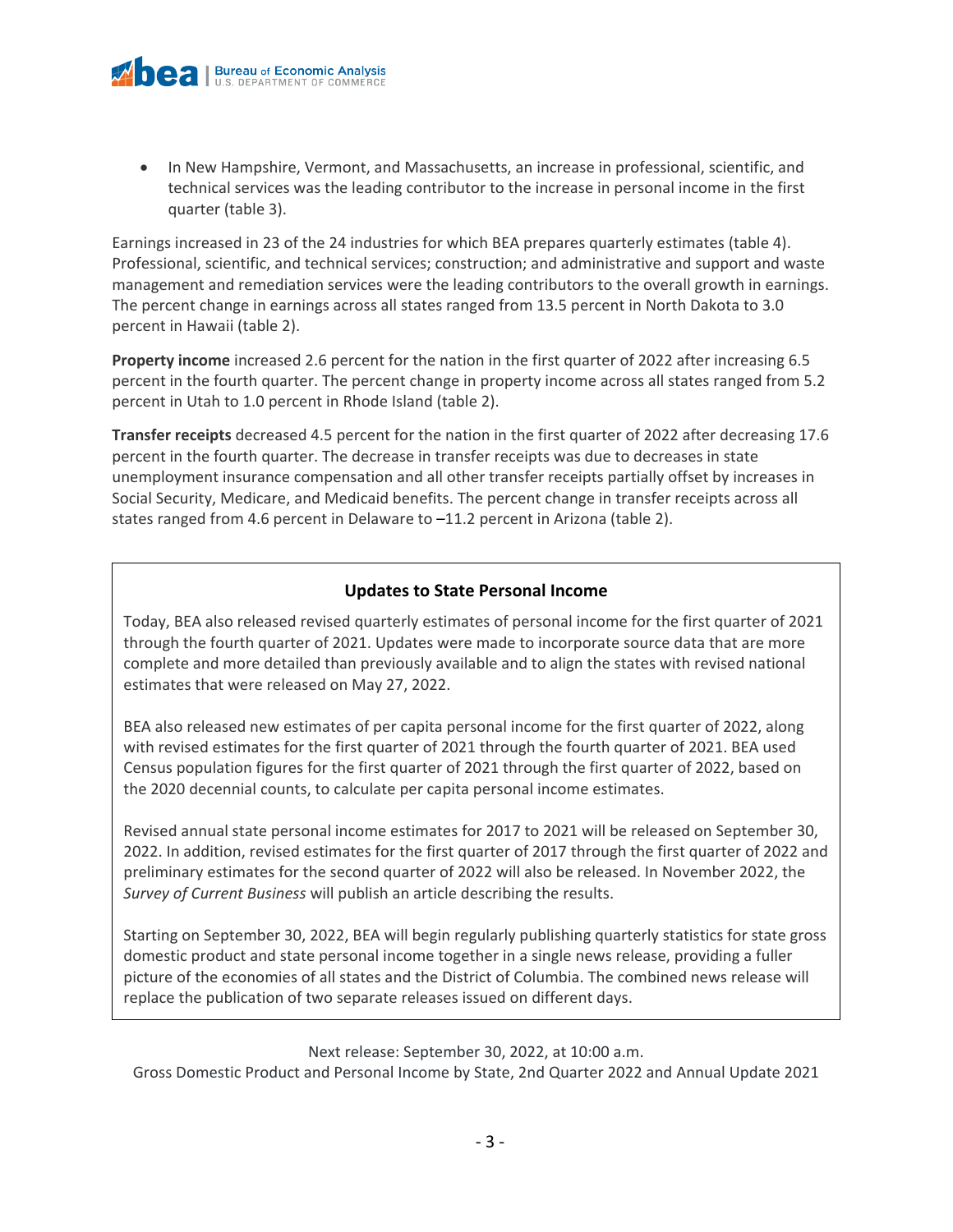# **Additional Information**

#### **Resources**

- Information on COVID-19 and recovery impacts is available on ou[r website.](https://www.bea.gov/recovery/)
- Stay informed about BEA developments by readin[g The BEA Wire,](https://www.bea.gov/news/blog) signing up for BEA's email [subscription service,](https://www.bea.gov/_subscribe/) or following BEA on Twitter [@BEA\\_News.](https://twitter.com/BEA_News)
- Historical time series for these estimates can be accessed in BEA's [Interactive Data Application.](https://apps.bea.gov/itable/index.cfm)
- Access BEA data by registering for BEA's Data [Application Programming Interface.](https://apps.bea.gov/API/signup/index.cfm)
- For more on BEA's statistics, see our online journal, the *[Survey of Current Business](https://apps.bea.gov/scb/)*.
- For upcoming economic indicators, see BEA's [news release schedule.](https://www.bea.gov/news/schedule)
- BEA Regional Facts [\(BEARFACTS\)](https://apps.bea.gov/regional/bearfacts/) is a narrative summary of personal income, per capita personal income, components of income, and gross domestic product for counties, metropolitan statistical areas, and states.
- For complete information on the sources and methods used to estimate BEA's state personal income and employment statistics, see our [guide.](https://www.bea.gov/index.php/resources/methodologies/spi)

#### **Definitions**

**Personal income** is the income received by, or on behalf of, all persons from all sources: from participation as laborers in production, from owning a home or business, from the ownership of financial assets, and from government and business in the form of transfers. It includes income from domestic sources as well as the rest of world. It does not include realized or unrealized capital gains or losses.

**Per capita personal income** is calculated as the total personal income of the residents of a state divided by the population of the state. In computing per capita personal income, BEA uses midquarter population estimates based on unpublished Census Bureau data.

**Earnings by place of work** is the sum of wages and salaries, supplements to wages and salaries, and proprietors' income. BEA's industry estimates are presented on an earnings by place-of-work basis.

**Net earnings by place of residence** is earnings by place of work less contributions for government social insurance plus an adjustment to convert earnings by place of work to a place-of-residence basis. BEA presents net earnings on an all-industry level.

**Property income** is rental income of persons, personal dividend income, and personal interest income.

**Personal current transfer receipts** are benefits received by persons from federal, state, and local governments and from businesses for which no current services are performed. They include retirement and disability insurance benefits (mainly social security), medical benefits (mainly Medicare and Medicaid), income maintenance benefits, unemployment insurance compensation, veterans' benefits, and federal education and training assistance.

Personal income is measured before the deduction of personal income taxes and other personal taxes and is reported in current dollars (no adjustment is made for price changes).

The estimate of personal income for the United States is the sum of the state estimates and the estimate for the District of Columbia; it differs slightly from the estimate of personal income in the National Income and Product Accounts because of differences in coverage, in the methodologies used to prepare the estimates, and in the timing of the availability of source data.

#### **Statistical conventions**

Quarter-to-quarter percent changes are calculated from unrounded data and are annualized. Annualized growth rates show the rate of change that would have occurred had the pattern been repeated over four quarters (1 year). Annualized rates of change can be calculated as follows: (((level of later quarter / level of earlier quarter)^4)-1)\*100. Quarterly estimates are expressed at seasonally adjusted annual rates unless otherwise specified. Quarter-to-quarter dollar changes are differences between published estimates.

#### **BEA regions**

BEA groups all 50 states and the District of Columbia into 8 distinct regions for purposes of presentation and analysis as follows:

**New England** (Connecticut, Maine, Massachusetts, New Hampshire, Rhode Island, and Vermont)

**Mideast** (Delaware, District of Columbia, Maryland, New Jersey, New York, and Pennsylvania)